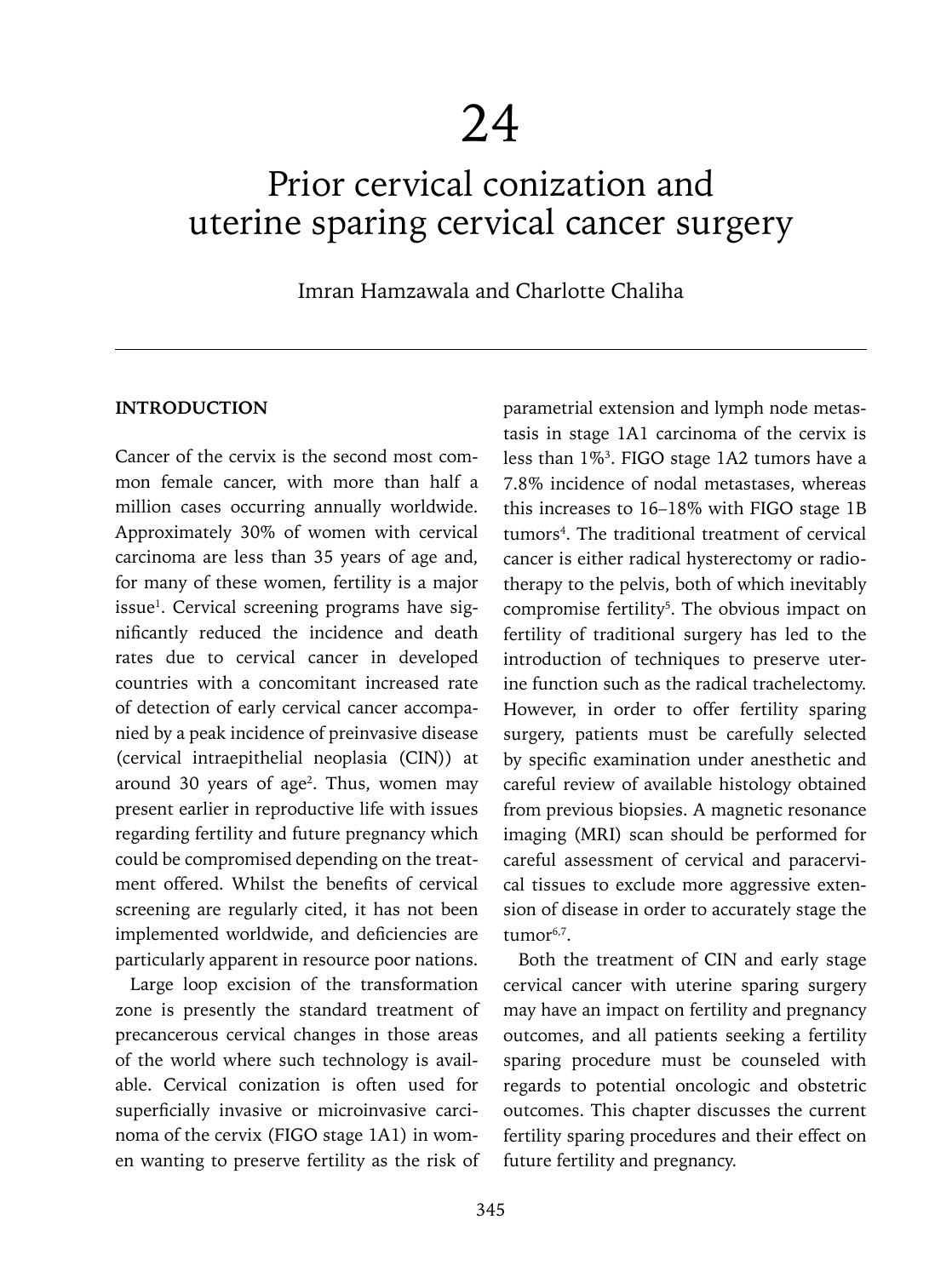## **RADICAL TRACHELECTOMY**

Radical trachelectomy can be performed either vaginally or abdominally depending on the surgeon's preference and level of expertise. In a vaginal trachelectomy, the cervix is removed along with parametrial tissue and a cuff of vagina by the vaginal route with a simultaneous laparoscopic pelvic lymphadenectomy<sup>8,9</sup>. The uterine body is left intact and a non-absorbable suture, acting as a cervical cerclage is placed around the uterine isthmus to maintain uterine competency for future pregnancies. Abdominal radical trachelectomy is essentially a similar procedure, albeit involving an abdominal approach. Postoperative morbidity with trachelectomy includes dysmenorrhea (24%), dysplastic Pap smears (24%), irregular or intermenstrual bleeding (17%), problems with cervical sutures (14%), excessive vaginal discharge (14%), isthmic stenosis (10%), amenorrhea (7%) and deep dyspareunia<sup>10</sup>. Posttrachelectomy, in the absence of adverse prognostic factors, patients are advised to use contraception for 6 months before they consider pregnancy to ensure that no oncological concerns are present prior to a pregnancy<sup>11</sup>. If prognostic factors such as positive lymph nodes and involved histologic margins are present, these warrant completion of treatment in the form of radical hysterectomy or chemo/radiotherapy. Such additional therapy should be undertaken at a suitable postoperative time which is usually 4–6 weeks postoperation<sup>12</sup>. All trachelectomy cases require close gynecological oncology follow-up at 3 monthly intervals for the first year, 4 monthly intervals for the second year, 6 monthly intervals until 5 years and then yearly until 10 years. After 10 years, if no evidence of recurrence is present, patients should be able to return to the 3 yearly screening program or a similar program that is acceptable to the requisite bodies of different nations<sup>12</sup>. Consideration of pregnancy during this follow-up period should be in liaison with a gynecological oncologist for advice and follow-up during and after pregnancy.

## **Oncologic prognosis of trachelectomy procedures**

#### *Radical vaginal trachelectomy*

A total of 790 patients have reportedly undergone radical vaginal trachelectomy in published studies which noted 4% recurrences and 2% deaths from these recurrences<sup>13</sup>. These results are comparable to those of radical hysterectomies for similar sized lesions<sup>14</sup>. With a tumor size of less than 20mm and a depth of invasion of less than 10mm, the incidence of parametrial involvement is 0.6%15. Hence, radical vaginal trachelectomy is reserved for women with tumors less than 20mm in diameter and with invasion of less than  $10 \text{ mm}^{16}$ .

Dursun *et al*. in their critical literature review of radical vaginal trachelectomies reported the median age as 31 years and median followup time of 48 months (1–176 months). Some 60% of patients had a diagnosis of squamous cell carcinoma and 40% had adenocarcinoma. The overall recurrence rate was reported as 4.2% and the death rate as 2.8%17.

#### *Radical abdominal trachelectomy*

Some 116 patients have undergone radical abdominal trachelectomy in published studies worldwide which also report two recurrences<sup>13</sup>. Ungar *et al.* reported the largest series of 33 patients with a mean age of 30.5 years (25–37 years) who underwent radical abdominal trachelectomy. During follow-up (median 47 months), no recurrences were observed. These authors suggest that the radical nature of the parametrial, sacrouterine, vesciocervical and pelvic lymphatic tissue resection with the abdominal approach may contribute to high levels of disease free survival rates $18$ .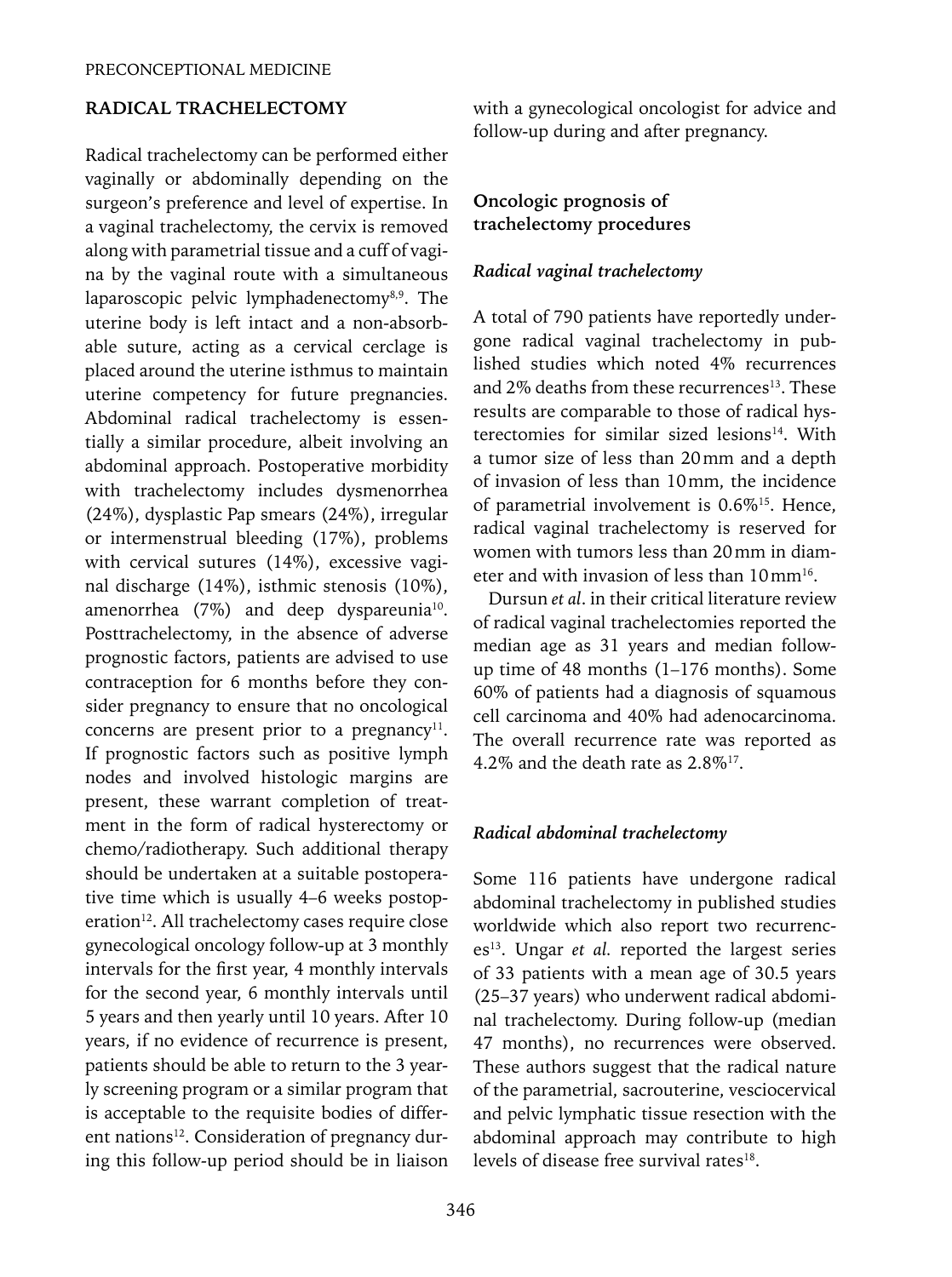# **Fertility and pregnancy outcomes postradical trachelectomy**

Radical trachelectomy offers hope of future fertility; however, posttrachelectomy, patients express distress and significant concerns regarding conception and pregnancy lasting for up to 6 months<sup>19</sup>. Apart from the physical recovery from an operative intervention, the uncertainty of conception and the acknowledgment of the potential for a high-risk pregnancy are obvious concerns for these patients. Accordingly, the immediate months postsurgery represent an ideal time for readdressing potential concerns (stenosis, sexual function, reproduction) and providing referrals for further support if needed<sup>20</sup>. The use of vaginal dilator therapy and vaginal moisturizers is extremely beneficial in addressing vaginal stenosis, scarring and/or dyspareunia following cancer treatment<sup>21</sup>. These modalities also could be beneficial in treating trachelectomy patients with the above symptoms. Stretching of tissues due to dilator therapy may reduce fibrosis and scarring if initiated early on and may beneficially improve oxygenated blood flow to the requisite tissues $22$ . The complexity of aftercare, which may vary greatly from patient to patient, is markedly enhanced by the addition of a nurse specialist and mental health professional to the multidisciplinary team looking after trachelectomy patients.

## *Fertility and miscarriage*

In their summary of fertility data on patients who had undergone radical trachelectomy (six series), Plante *et al.* reported an overall fertility rate of 13% (40 of 310 patients). In this group, 14 conceived with reproductive assistance, as the adjusted fertility rate was 8% (26 of 310 patients). It was also noted that patients with infertility secondary to cervical causes or ovulatory dysfunction had a reasonable chance of conceiving with assisted reproductive

techniques such as *in vitro* fertlization (IVF) or intrauterine insemination (IUI). However, patients with infertility secondary to male factor, uterine factor or unexplained factors were less likely to conceive<sup>23</sup>. Existing data on radical trachelectomy suggest factors such as cervical stenosis or adhesion formation may cause subfertility<sup>15,23 24</sup>, as is also the case when lack of cervical mucus, subclinical salpingitis and subclinical chronic endometritis are present<sup>24-26</sup>.

Given the above circumstances, it is important to assess prior medical issues that may adversely impact future fertility. Ideally, collaborations with fertility specialists should be developed for optimal counseling and management<sup>23</sup>. Boss *et al.*, reviewing the literature, which included 16 studies involving 355 radical trachelectomy patients, noted that 43% of patients had attempted pregnancy and that 70% conceived. In those who became pregnant, 21% had a first trimester miscarriage, 8% had a second trimester miscarriage, 21% delivered in the third trimester before 36 weeks, whereas only 50% delivered after 36 weeks<sup>27</sup>. In a further series, Plante *et al*. reported a series of 50 pregnancies in 31 patients (retrospective review of 72 patients treated from October 1991 to October 2003) following fertility preserving vaginal radical trachelectomy. In this study, the rate of first trimester miscarriages was similar to that of the general population (16%), as was the rate of second trimester miscarriage (4% vs 3–5%). In their series, 72% were able to carry their pregnancies to the third trimester and, of these, 78% reached term (>37 weeks). The preterm delivery rate was higher than in the general population  $(16\% \text{ vs } 12\%)^{23}$ .

# *Chorioamnionitis and premature rupture of membranes*

The increased risk of preterm delivery may be related to premature rupture of membranes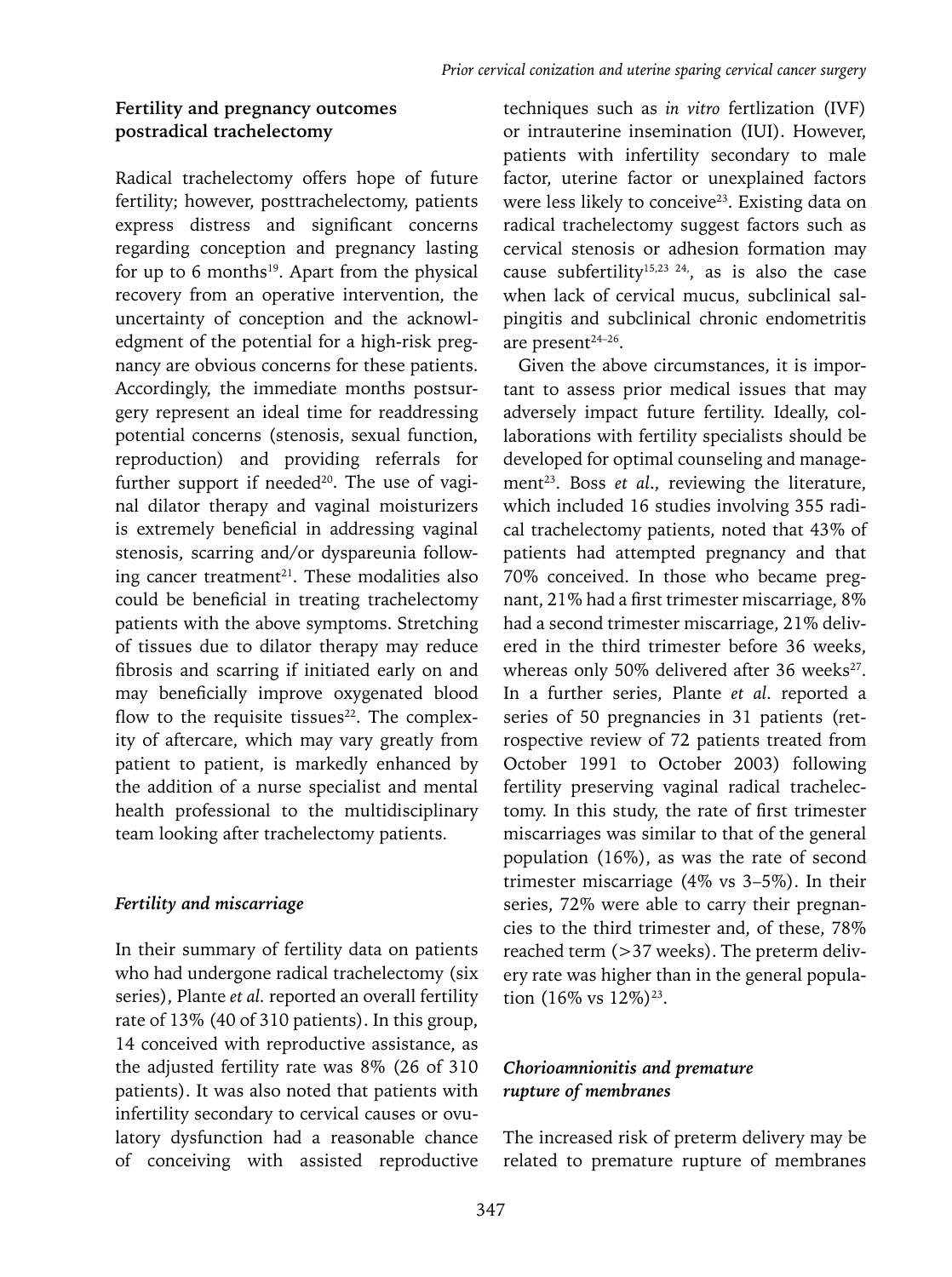secondary to chorioamnionitis as reported in several series. In the series reported by Schlearth *et al*. in 2003, one pregnancy ended at 22 weeks with chorioamnionitis and another ended at 26 weeks with fetal death<sup>28</sup>. In another series reported by Shepherd *et al*., six of the seven preterm births were preceded by spontaneous rupture of membranes without contractions<sup>24</sup>. This is similar to a series by Bernardini *et al*. where spontaneous rupture of membranes occurred without contractions in four of the six premature deliveries. Expectant management was carried out and all four women delivered within 4 days, three showing signs of infection at the time of delivery<sup>25</sup>.

The etiology of premature rupture of membranes is thought to be either mechanical or infectious and most probably a combination of both24,25,29. Shepherd *et al*. suggested that the permanent cerclage placed around the isthmus at the time of radical trachelectomy, even though buried under vaginal mucosa, may still act as a source of bacterial contamination<sup>24</sup>. Kolomainen *et al*. reported a case of a postvaginal radical trachelectomy in a woman whose Pap smear showed presence of *Actinomyces*. Since *Actinomyces* have been associated with chorioamnionitis resulting in preterm labor, the authors recommended that anaerobic cultures be done on pregnant patients after a radical trachelectomy either as a routine or if signs of premature labor develop<sup>30</sup>.

The cervical mucus plug may function to protect against ascending vaginal infection. In patients who undergo radical trachelectomy, however, disruption of endocervical glands results in inevitable reduction of mucus secretion. Thus impaired or absent production of mucus can facilitate the access of micro-organisms to the choriodecidual space and uterine cavity. Decidual cells, resident macrophages of decidua and neutrophils initiate a cytokine response. This elevation of cytokines is considered to be a cause of preterm labor and the subsequent occurrence of preterm premature rupture of membranes<sup>31,32</sup>. Accordingly, little benefit may derive from being conservative with trachelectomy patients who present with premature rupture of membranes, as they are likely to deliver within 2–3 days and a delay may lead to serious neonatal and maternal infection complications<sup>23</sup>. However, it has been suggested in one study that expectant management is a reasonable option until 32–34 weeks of pregnancy in patients with premature rupture of membranes without signs of chorioamnionitis<sup>33</sup>.

### *Management of miscarriage*

If first trimester miscarriage occurs, expectant management or induction with misoprostol is generally successful. If necessary a dilatation and curettage can be performed under a general anesthetic but cervical dilatation should be kept to a minimum to reduce the risk of breaking the cerclage around the isthmus<sup>23</sup>.

The management of second trimester loss is more difficult. In the series by Plante *et al*. two patients spontaneously miscarried at 17 and 20 weeks, respectively $34$ . In the series of Bernardini *et al*. the patient with second trimester loss delivered after removal of cerclage and induction with misoprostol<sup>25</sup>. Hysterotomies should be reserved for patients who fail the expectant/medical management or show signs of sepsis.

#### *Antenatal care*

Due to the increased risk of cervical incompetence, these patients need to be followed more frequently. A visit in a high-risk obstetric clinic every 2 weeks is recommended from 18 to 28 weeks and weekly thereafter. If cervical incompetence is diagnosed, placement of another cervical cerclage around the uterine isthmus should probably be attempted, depending on the stage of pregnancy<sup>11</sup>.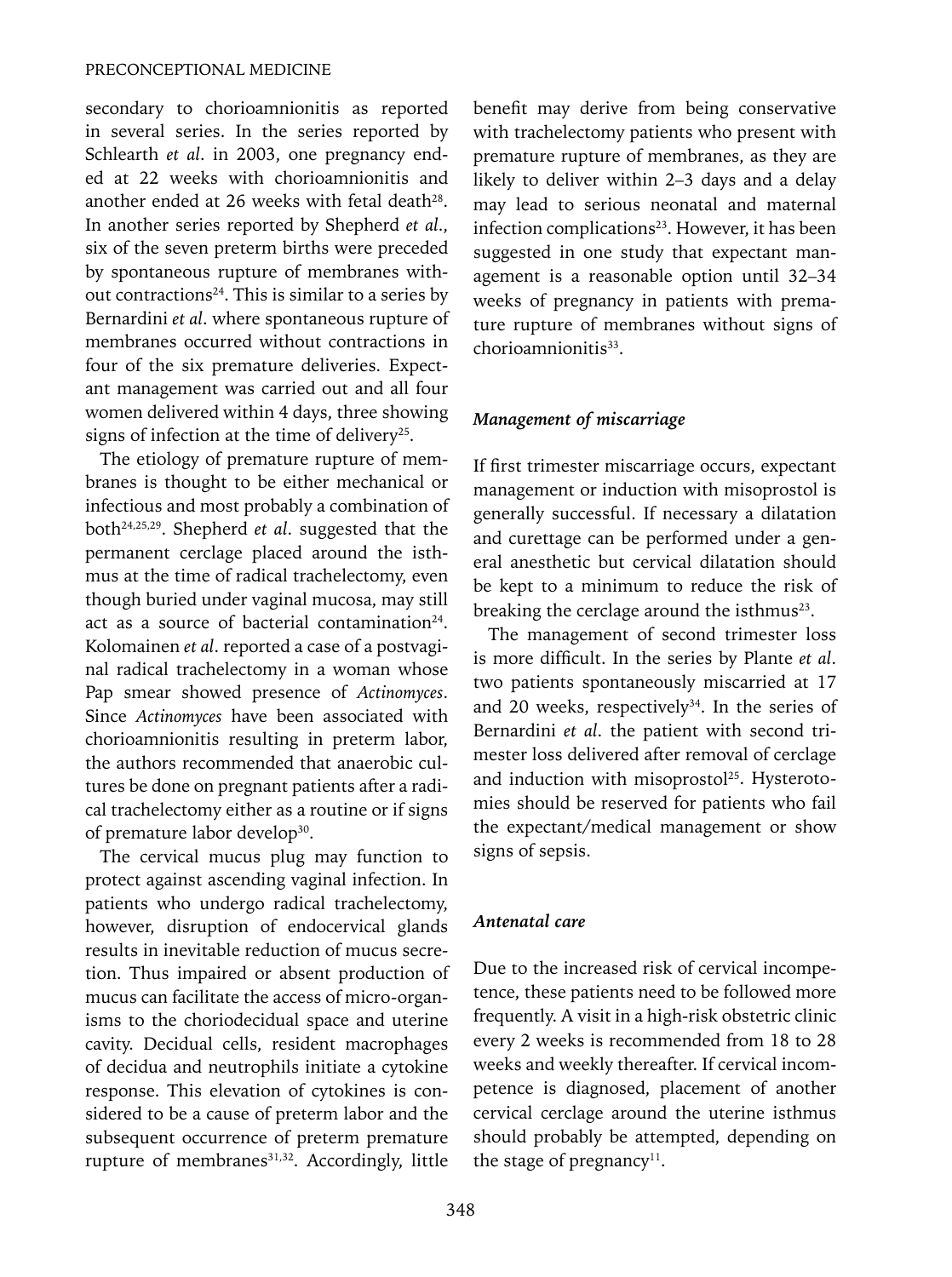Obstetricians caring for women who have undergone radical trachelectomy should be familiar with the procedure and aware of potential complications. If possible, a highrisk consultant with expertise in management of cervical incompetence and preterm labor should take the lead in managing these women.

Obstetricians should also stringently aim to reduce the risk of introducing infections. Hence, digital examinations should be reduced to a minimum and cervical cytology should probably be avoided beyond the first trimester<sup>23</sup>. Cessation of coitus is advisable between 20 and 36 weeks of pregnancy<sup>35</sup>. Cervical length may be followed up by serial vaginal ultrasounds<sup>36</sup>. This procedure has been used in non-trachelectomy patients where transvaginal ultrasound is found to be a good predictor of cervical incompetence with a good negative and poor positive predictive value<sup>37</sup>.

Although, serial fetal fibronectin has been suggested for use in the third trimester to predict preterm birth, no data exist with regards to its use in trachelectomy patients<sup>38,39</sup>. Extrapolating from the data on premature birth in the general population, progesterone suppositories could be considered in pregnant women posttrachelectomy as they appear to significantly reduce preterm birth secondary to cervical incompetence in high-risk populations such as women with prophylactic cerclage and women with previous preterm birth $40-42$ .

Routine prophylactic steroids to accelerate fetal lung maturity are recommended in view of risk of premature delivery<sup>24,25</sup>.

For patients with recurrent miscarriages a Saling technique was described in 1981. This is performed by excising and undermining the vaginal mucosa near the cervical opening, stretching it over the cervix and resuturing it in place to completely cover the cervical os to prevent ascending infection. It is usually performed at 14 weeks of gestation and patency of the cervical opening is restored at the time of cesarean section<sup>43</sup>.

### *Mode of delivery*

In view of the permanent cerclage placed at radical trachelectomy, delivery by cesarean section is indicated. In general, cesarean sections after radical trachelectomy are performed via a classical incision in order to prevent extension of the wound<sup>44</sup>. Generally 37-38 weeks is considered an optimal time for elective delivery<sup>13</sup>.

## *Postnatal follow-up*

No data suggest that pregnancy affects the cancer prognosis. Following delivery, the patient is advised to follow-up with her routine oncology appointments.

## **CONIZATION SURGERY**

Factors affecting treatment of CIN include size and site of lesion, severity on colposcopic examination or histology of previous biopsy, anatomical characteristics of the transformation zone and suspicion of glandular neoplasia or microinvasive disease<sup>45</sup>. Two types of treatment are used for management of preinvasive disease: excisional and ablative procedures. Excisional procedures include cold knife conization, large loop excision of the transformation zone and laser conization. Ablative procedures include laser ablation, cryotherapy and diathermy.

Ablation in general is used to treat smaller, superficial and less severe areas. Excision treatment is used when there is a suspicion of invasion, a larger area, or transformation zone deep in the endocervical canal. Hence a larger area of cervix will be removed with excisional treatment. Studies show that treated women remain at higher risk than the general population for developing subsequent invasive cervical cancer, even many years after treatment $46-48$ .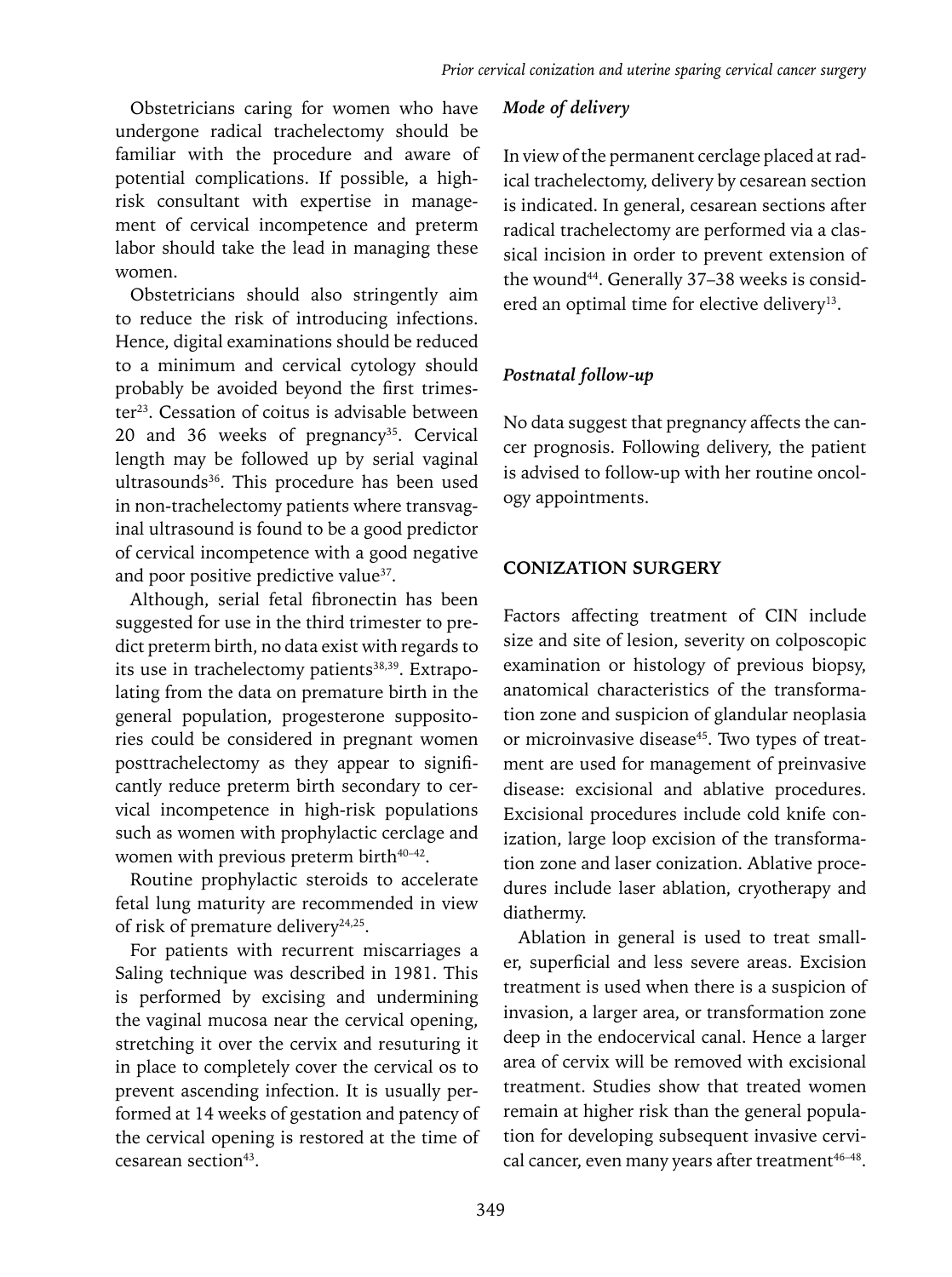## **Pregnancy outcome after conization surgery**

A meta-analysis of 27 studies executed by Kyrgiou *et al*. in 2006 evaluated pregnancy outcomes in women previously treated for CIN. This pooled analysis reported that the risk of preterm delivery amongst women with large loop excision of transformation zone or cold knife conization was 1.7 and 2.6 times higher, respectively, than that of untreated women. A significantly increased risk was also noted for low birth weights with both methods, for premature rupture of membranes after large loop excision of the transformation zone and for cesarean delivery after cold knife conization. Laser ablation was not associated with adverse obstetric outcomes<sup>49</sup>.

In a recent meta-analysis, Arbyn *et al*. looked at severe obstetric or neonatal outcome in women treated for CIN with excisional procedures (cold knife conization, large loop excision of transformation zone) and ablative procedures (laser ablation, cryotherapy and diathermy). Criteria for severe obstetric and neonatal outcome included perinatal mortality, severe (<32/34 weeks) and extreme (<28/30 weeks) preterm delivery, and severe low birth weight  $(<$  2000 g,  $<$  1500 g and  $<$  1000 g)<sup>50</sup>. This metaanalysis showed that cold knife conization was associated with severe adverse pregnancy outcomes, which included increased risk of perinatal mortality, severe preterm delivery and extreme low birth weight infants. The metaanalysis by Kyrgiou *et al*. in 2006 had previously suggested an increased risk of preterm delivery and low birth weight babies was associated with large loop excision of the transformation zone, but in the more recent meta-analysis large loop excision of the transformation zone did not significantly affect the more serious adverse obstetric outcomes; however, it was also suggested that it cannot be considered as completely free of adverse pregnancy outcome. Both meta-analyses showed that ablation with laser had no effect on pregnancy outcomes.

Laser conization may increase the risk of preterm delivery<sup>51</sup> and outcome after conization may be influenced by cone size and height $52,53$ , with women whose cone height is greater than 10 mm having a higher rate of preterm delivery than those with a cone height of less than 10mm54. Inevitably the knife excises more tissue than the loop. Loop excisions that remove large amounts of cervical tissue probably have the same effect as knife cone biopsies. Most loop excisions in young women with fully visible transformation zone need to be only 1cm deep and this conservatism should protect against serious obstetric outcomes<sup>50</sup>.

Transvaginal ultrasound scan can predict preterm birth in women who have had large loop excision of the transformation zone procedures. The negative predictive value of the ultrasound scan is 95.2% for spontaneous preterm birth at less than 37 weeks in women with large loop excision of transformation zone<sup>55</sup>. Hence, this may be a valuable tool in pregnancy management along with serial scans for fetal growth in view of the increased risk of low birth weight babies.

#### *Mode of delivery after conization*

Vaginal delivery is not contraindicated after excisional procedures on the cervix. Paraskevaidis *et al*. looked at delivery outcomes after loop electrosurgical excision procedures for microinvasive cervical cancer. Their study showed that treated women did not have more delivery complications compared with controls, apart from a shorter duration of labor<sup>56</sup>. Another study by Klaritsch *et al*. looked at delivery outcomes after cold knife conization of the cervix and showed that cold knife conization is a risk factor for preterm birth and premature rupture of membranes and seems to be a risk factor for cervical tears; however, no difference was noted in mode of delivery, duration of labor, chorioamnionitis and use of oxytocin57. In contrast, an increased risk of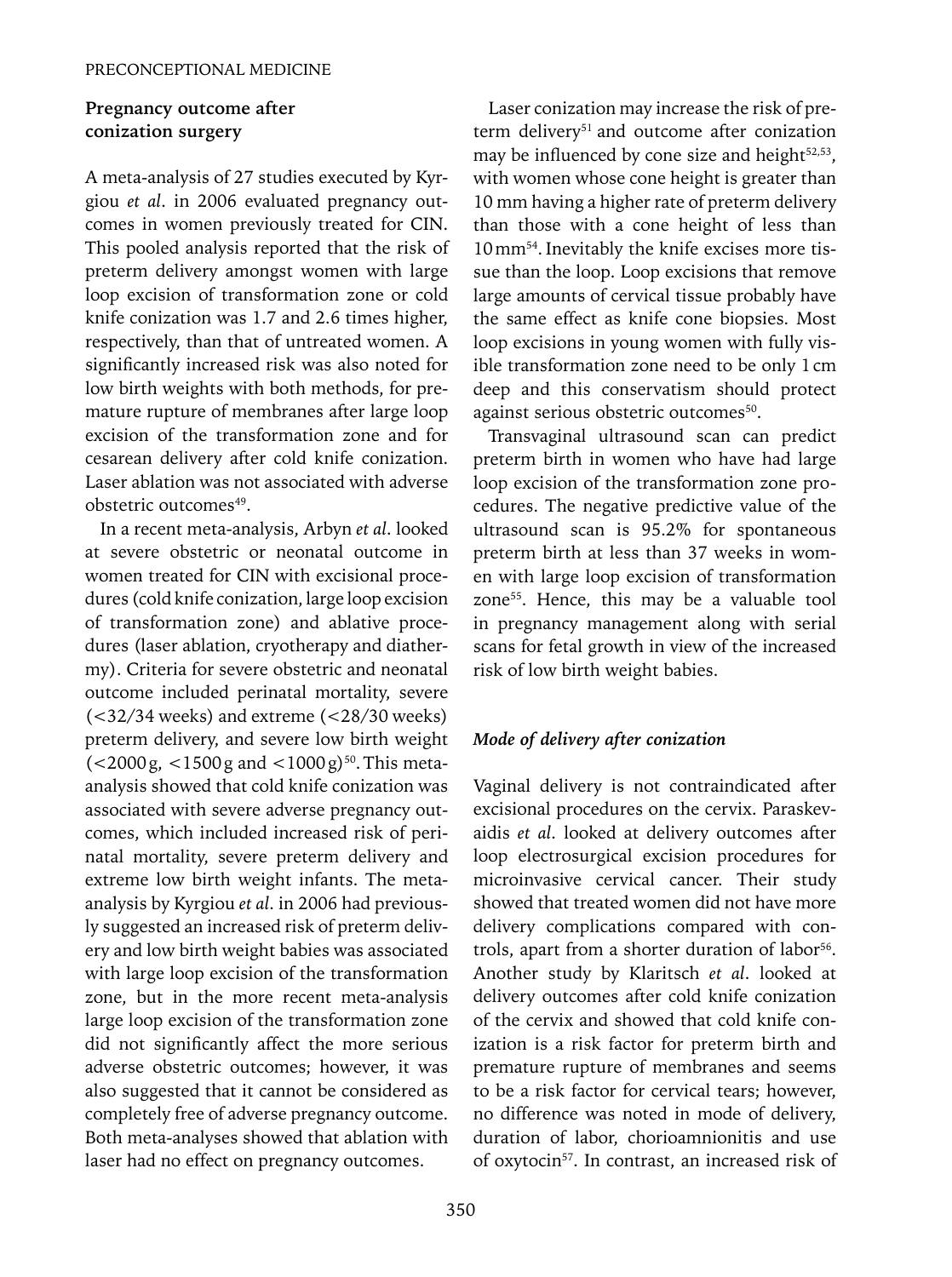cesarean section after cold knife excision was reported by Kyrgiou *et al*. 49.

## **CONCLUSION**

Cervical cancer is a disease that often affects women in their reproductive years. This is important, as with recent delays in childbearing in many developed countries, women may not have started their families when a diagnosis is made. Issues regarding fertility and conception therefore are highly important to them and have prompted a move from the very radical procedures of the past to fertility sparing procedures.

Treatments such as conization of the cervix and radical trachelectomy have shown promise with regards to future fertility and pregnancy; however, they are not without complications including premature rupture of membranes and preterm labor, both of which may lead to significant neonatal concerns and physical and emotional distress for the mother. Hence, patients undergoing radical trachelectomy/ conization, need to be thoroughly counseled regarding issues of fertility sparing surgery on prognosis of disease, fertility and pregnancy. It is also important to note that these patients need to be managed in an obstetric department with a high-risk obstetrics consultant specialized in looking after such patients. Multidisciplinary input is essential with involvement of gynecological oncologist, neonatologist, nurse specialist and mental health professional.

Ultraconservative fertility sparing surgery for very early invasive cervical cancer (1A2 and early 1B1) is now under consideration. This involves a simple trachelectomy or a large cold knife cone with laparoscopic pelvic lymphadenectomy. However, the concept of an ultraconservative treatment approach warrants further investigation to evaluate the oncological safety and long-term prognosis<sup>34</sup>. Human papilloma virus (HPV) testing may help with the followup of women after treatment for CIN. Due to

its high negative predictive value, it can clearly identify those women who are at a low risk of residual or recurrent disease<sup>58-60</sup>. This may give more confidence to clinicians to resort to less aggressive treatment practises. The introduction of HPV vaccine may also decrease the incidence of cervical cancer and precancerous lesions requiring treatment, which may subsequently reduce adverse obstetric outcomes.

## **References**

- 1. Office of National Statistics. *Cancer Statistics: Registration of Cancer Diagnoses 1991, England and Wales*, Series MB1, no 24. London, UK: Her Majesty's Stationery Office, 1997
- 2. Herbert A, Smith JA. Cervical intraepithelial neoplasia grade III (CINIII) and invasive cervical carcinoma: the yawning gap revisited and the treatment of risk. *Cytopathology* 1999;10:161–70
- 3. Jones WB, Mercer GO, Lewis JL, *et al*. Early invasive carcinoma of the cervix. *Gynecol Oncol* 1993;51:26–32
- 4. Sevin BU, Nadji M, Averette HE, *et al*. Microinvasive carcinoma of the cervix. *Cancer* 1992;70:2121–8
- 5. Morrow CP, Curtin JP, Townsend DE, eds. *Synopsis of Gynecologic Oncology*, 4th edn. New York: Churchill Livingstone, 1993:111–52
- 6. Peppercorn PD, Jeyarajah A, Woolas R, *et al*. Role of MRI imaging in the selection of patients with early cervical carcinoma for fertility-preserving surgery: initial experience. *Radiology* 1999;212:395–9
- 7. Sahdev A, Wenaden AET, Sohaib SA, *et al.* Magnetic resonance imaging in gynaecological malignancies. *Cancer Imaging* 2005;5:539
- 8. Dargent D. A new future for Schauta's operation through a pre-surgical retroperitoneal pelviscopy. *Eur J Gynecol Oncol* 1987;8:292–6
- 9. Querleu D, Leblanc E, Castelain B. Laparocopic pelvic lymphadenectomy in staging of early carcinoma of the cervix. *Am J Obstet Gynecol* 1991;164:579–81
- 10. Alexander–Sefre F, Chee N, Spencer C, *et al*. Surgical morbidity associated with radical trachelectomy and radical hysterectomy. *Gynecol Oncol* 2006;101:450–4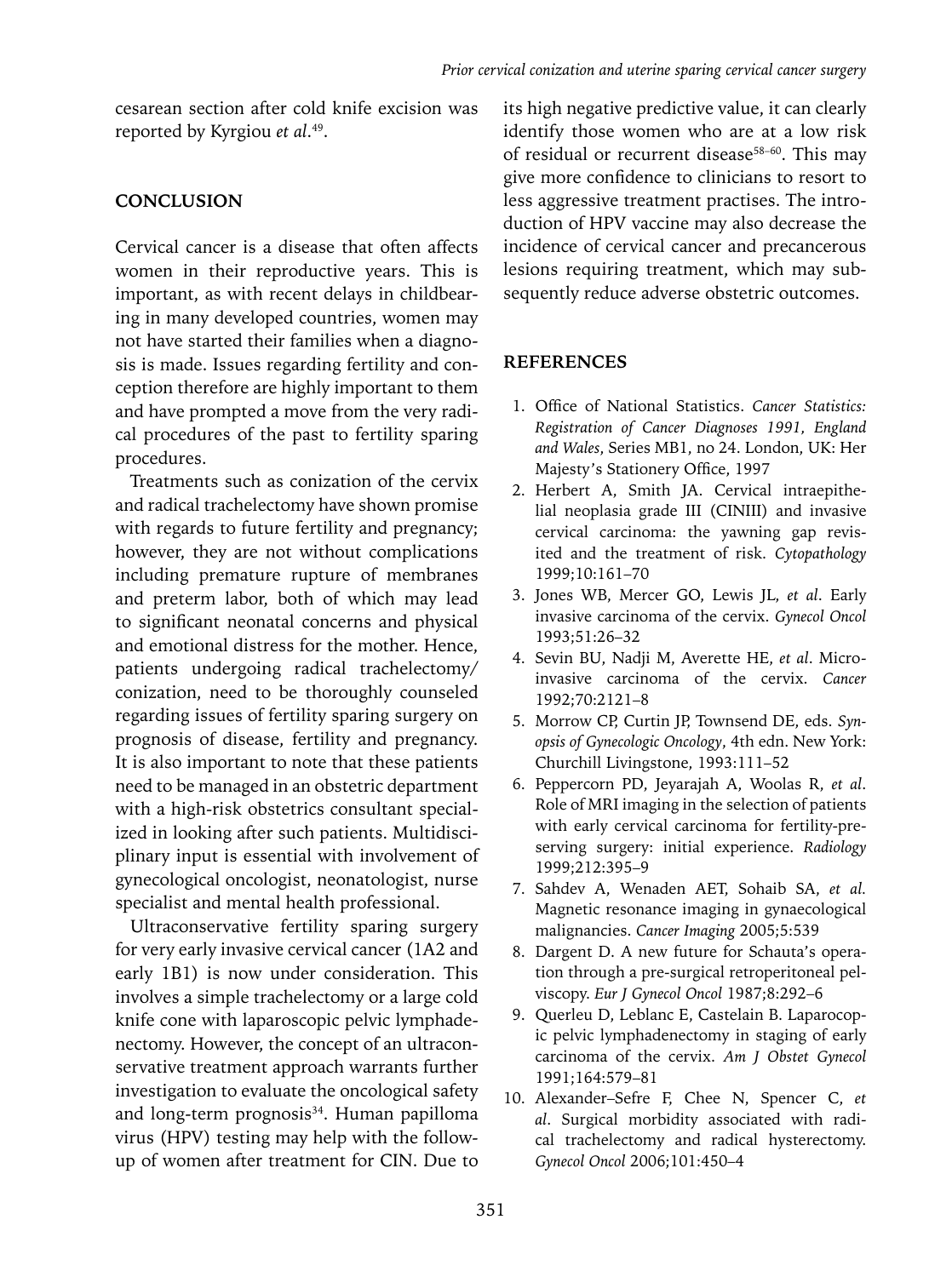- 11. Roy M, Plante M. Pregnancies after radical vaginal trachelectomy for early stage cervical cancer. *Am J Obstet Gynecol* 1998;179:1491–6
- 12. Shepherd JH. Uterus-conserving surgery for invasive cervical cancer. *Best Pract Res Clin Obstet Gynaecol* 2005;19:577–90
- 13. Shepherd JH, Milliken DA. Conservative surgery for carcinoma of the cervix*. Clin Oncol* 2008;20:395–400
- 14. Marchiole P, Benchaib M, Buenerd A, *et al*. Oncological safety of laparoscopic assisted vaginal radical trachelectomy: a comparative study with laparoscopic assisted vaginal radical hysterectomy. *Gynecol Oncol* 2007;106:132–41
- 15. Covens A, Shaw P, Murphy J, *et al*. Is radical trachelectomy a safe alternative to radical hysterectomy for patients with stage 1A-B carcinoma of the cervix? *Cancer* 1999;86:2273–9
- 16. Dargent D, Martin X, Sacchetoni A, *et al*. Laparoscopic vaginal radical trachelectomy: a treatment to preserve fertility of cervical carcinoma patients. *Cancer* 2000;88:1877–82
- 17. Dursun P, LeBlanc E, Nogueira MC. Radical vaginal trachelectomy: a critical review of literature. *Eur J Surg Oncol* 2007;33:933–41
- 18. Ungar L, Palfalvi L, Hogg R, *et al*. Abdominal radical trachelectomy: a fertility – preserving option for women with early cervical cancer. *Br J Obset Gynaecol* 2005;112:366–9
- 19. Carter J, Sonoda Y, Abu-Rustum NR, *et al*. Reproductive concerns of women treated with radical trachelectomy for cervical cancer. *Gynecol Oncol* 2007;105:13–16
- 20. Carter J, Sonoda Y, Chi DS, *et al.* Radical trachelectomy for cervical cancer: Postoperative physical and emotional adjustments and concerns. *Gynecol Oncol* 2008;111:151–7
- 21. Denton AS, Maher EJ. Interventions for the physical aspects of sexual dysfunction in women following pelvic radiotherapy. *Cochrane Database Syst Rev* 2003;(1):CD003750
- 22. Decruze SB, Guthrie D, Magnani R. Prevention of vaginal stenosis in patients following vaginal brachytherapy. *Clin Oncol (R Coll Radiol)* 1999;11:46–8
- 23. Plante M, Renaud M-C, Hoskins IA, *et al*. Vaginal radical trachelectomy: A valuable fertility – preserving option in the management of early – stage cervical cancer. A series of 50 pregnancies and review of literature. *Gynecol Oncol* 2005;98:3–10
- 24. Shepherd JH, Mould T, Oram DH, Radical trachelectomy in early stage carcinoma of the cervix: outcome as judged by recurrence and fertility rates. *Br J Obstet Gynaecol* 2001;108:882–5
- 25. Bernardini M, Barrett J, Seaward G, *et al*. Pregnancy outcomes in patients after radical trachelectomy. *Am J Obstet Gynecol* 2003;189:1378–82
- 26. Aust T, Herod J, Macdonald R, *et al*. Infertility after fertility preserving surgery for cervical carcinoma: the next challenge for reproductive medicine? *Hum Fertil (Camb)* 2007;10:21–4
- 27. Boss E, Van Golde RJT, Beerendonk CCM, *et al*. Pregnancy after radical trachelectomy: a real option? *Gynecol Oncol* 2005;99:S152–6
- 28. Schlaerth JB, Spirtos NM, Schlaerth AC. Radical trachelectomy and pelvic lymphadenectomy with uterine preservation in the treatment of cervical cancer, *Am J Obstet Gynecol* 2003;188:29–34
- 29. Mathevet P, de Kaszon EL, Dargent D. Fertility preservation in early cervical cancer. *Gynecol Obstet Fertil* 2003;31:706–12
- 30. Kolomainen DF, Herod JJ, Holland N, *et al*. Actinomyces on a papanicolaou smear following a radical trachelectomy. *Br J Obstet Gynaecol* 2003;110:1036–7
- 31. El-Shazly S, Makhseed M, Azizieh F, *et al*. Increased expression of pro-inflammatory cytokines in placentas of women undergoing spontaneous preterm delivery or premature rupture of membranes. *Am J Reprod Immunol* 2004;52:45–52
- 32. Sakai M, Sasaki Y, Yoneda S, *et al*. Elevated interleukin-8 in cervical mucus as an indicator for treatment to prevent premature birth and preterm, pre-labour rupture of membranes: a prospective study. *Am J Reprod Immunol* 2004;51:220–5
- 33. Jolley JA, Battista L, Wing DA, *et al*. Management of pregnancy after radical trachelectomy: case reports and systematic review of literature. *Am J Perinatol* 2007;24:531–9
- 34. M Plante. Vaginal radical trachelectomy: an update. *Gynecol Oncol* 2008;111:S105–10
- 35. Hill JA. Recurrent pregnancy loss. In: Maternal*– Fetal Medicine: Principles and Practices*, 5th edn. Philadelphia: WB Saunders, 2004:579–601
- 36. Petignat P, Stan C, Megevand E, *et al*. Pregnancy after trachelectomy: a high-risk condition of preterm delivery. Report of a case and review of literature. *Gynecol Oncol* 2004;94:575–7